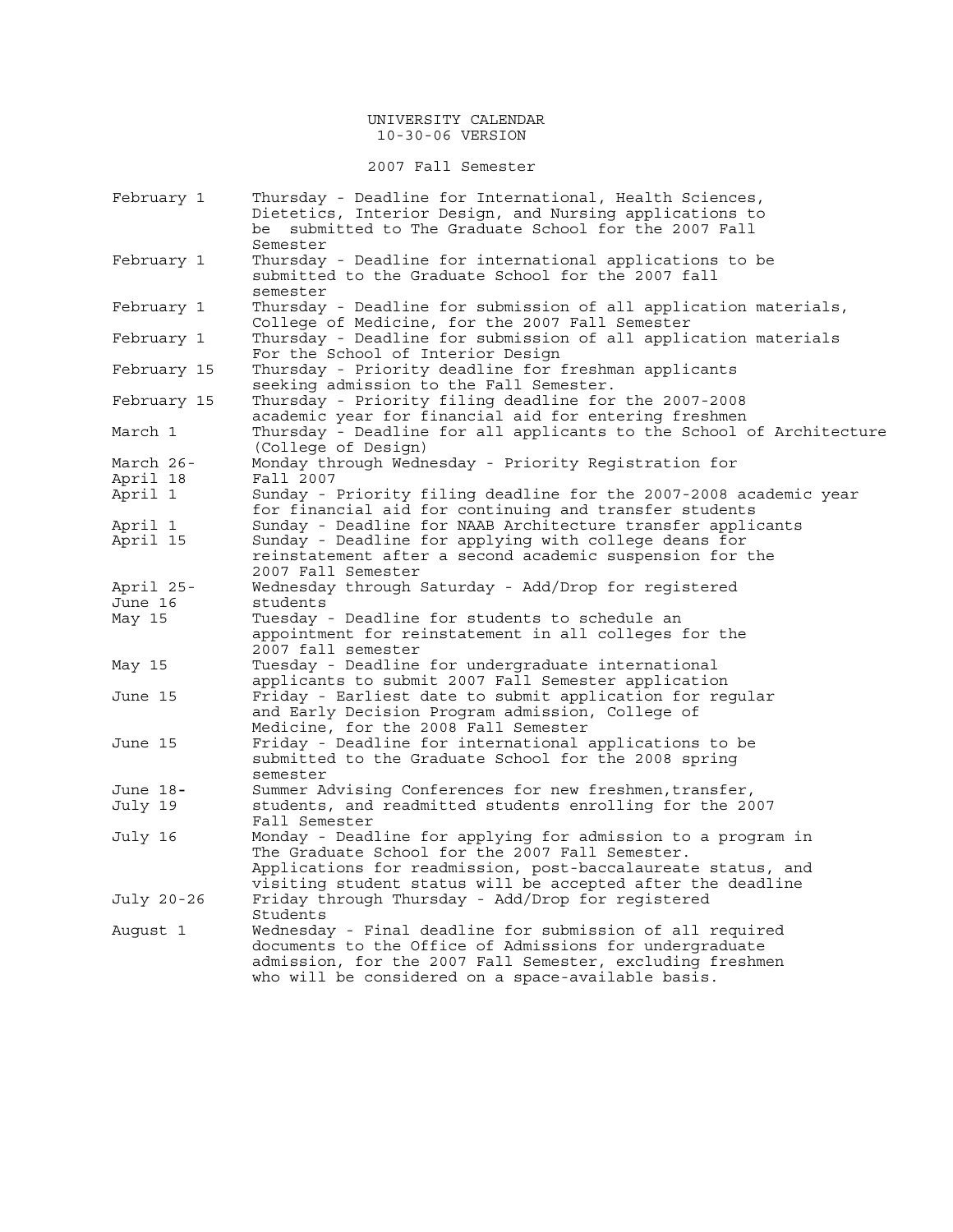2007 Fall Semester

| August 1     | Wednesday - Deadline for application for Early Decision      |
|--------------|--------------------------------------------------------------|
|              | Program, College of Medicine, for the 2008 Fall Semester     |
| August 1     | Wednesday - Last day for students in the Employee            |
|              | Educational Program registered through August 1 to submit    |
|              | EEP form to Human Resource Services to confirm 2007 Fall     |
|              | Semester registration and tuition waiver                     |
| August 8     | Wednesday - Deadline for applying to The Graduate School for |
|              | readmission, post-baccalaureate status, and visiting student |
|              | status for the 2007 Fall Semester                            |
| August 14-18 | Tuesday through Saturday - Add/Drop for registered           |
|              | students                                                     |
| August 14-20 | Tuesday through Monday - Fall registration for               |
|              | students who entered the University in either the 2007       |
|              | Four-Week Intersession or Eight-Week Summer Session          |
| August 14-20 | Tuesday through Monday - Registration for new program        |
|              | graduate students                                            |
| August 16-20 | Thursday through Monday - Fall registration for new post-    |
|              | baccalaureate students admitted for the First Summer         |
|              | Session, Second Summer Session or Fall Semester              |
| August 17    | Friday - Advising Conference and Registration for new        |
|              | international students                                       |
| August 18-21 | Saturday through Tuesday - KY Welcome for all new            |
|              | undergraduate students                                       |
| August 20    | Monday - Advising Conference and Registration for new        |
|              | freshmen and transfer students including registration for    |
|              | Evening and Weekend                                          |
| August 20-21 | Monday - Tuesday - Opening-of-term add/drop for              |
|              | registered students                                          |
| August 21    | Tuesday - Advising Conference and Registration for           |
|              | readmission, and non-degree students including Evening and   |
|              | Weekend                                                      |
| Auqust 21    | Tuesday - Last day a student may officially drop a course or |
|              | cancel registration with the University Registrar for a full |
|              | refund of fees                                               |
| August 22    | Wednesday - Payment deadline of registration fees and/or     |
|              | housing and dining fees-if total amount due is not paid      |
|              | as indicated on the account statement, a late payment fee    |
|              | of 1.25% of the amount past due will be assessed             |
| August 22    | Wednesday - First day of classes                             |
| August 22-   | Wednesday through Tuesday - Late registration for            |
| Auqust 28    | returning students who did not priority register and new     |
|              | applicants cleared late for admission. A late fee is         |
|              | assessed students who register during this time period       |
| August 28    | Tuesday - Last day to add a class for the 2007 Fall Semester |
| August 28    | Tuesday - Last day to officially withdraw from the           |
|              | University or reduce course load and receive an 80           |
|              | percent refund                                               |
|              |                                                              |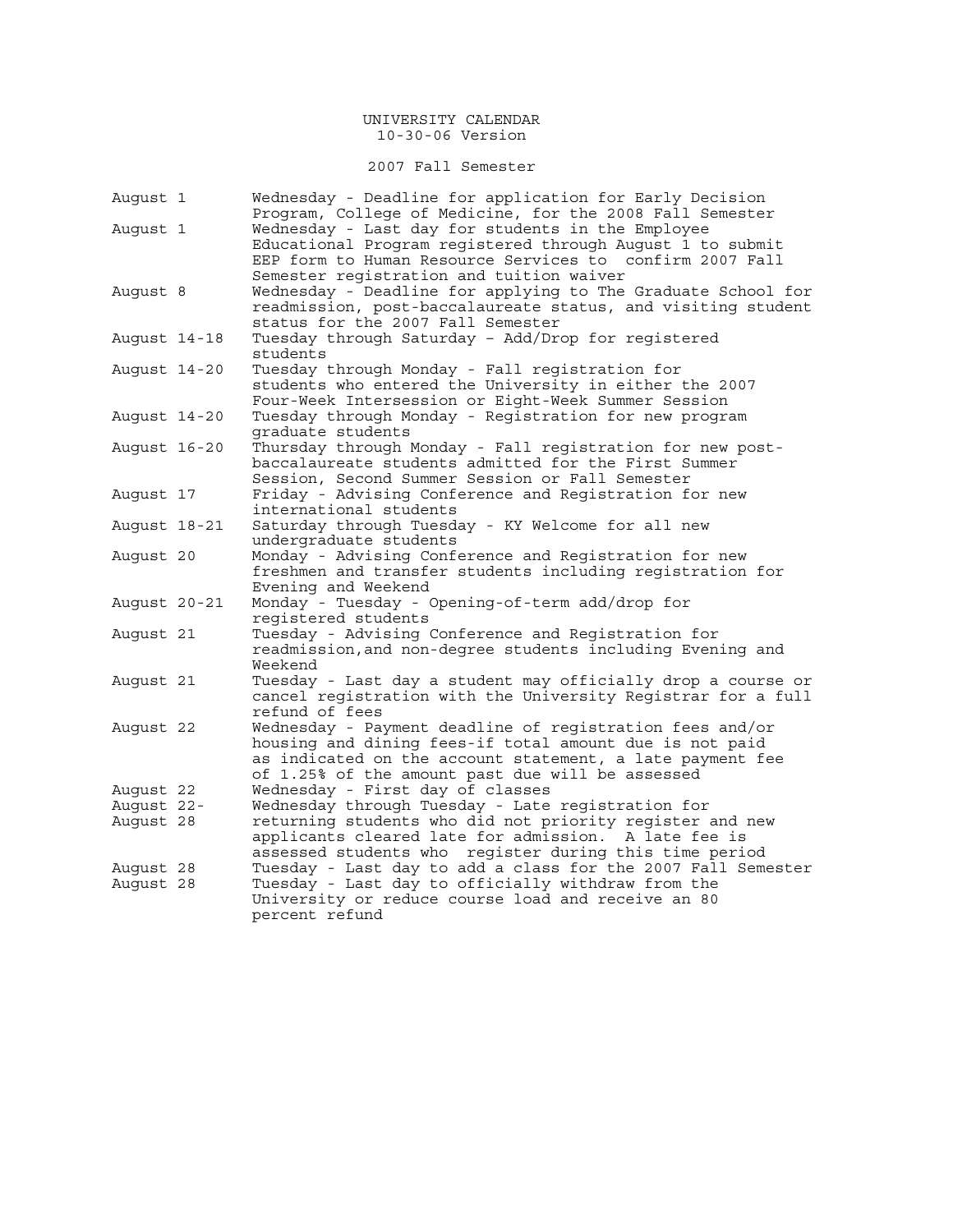## 2007 Fall Semester

| August 28    | Tuesday - Last day for students in the Employee<br>Educational Program who registered and/or changed |  |  |  |  |  |
|--------------|------------------------------------------------------------------------------------------------------|--|--|--|--|--|
|              | schedules after August 1 to submit EEP form to Human                                                 |  |  |  |  |  |
|              | Resource Services to confirm 2007 Fall Semester                                                      |  |  |  |  |  |
|              |                                                                                                      |  |  |  |  |  |
|              | registration and tuition waiver                                                                      |  |  |  |  |  |
| September 3  | Monday - Labor Day - Academic Holiday                                                                |  |  |  |  |  |
| September 12 | Wednesday - Last day to drop a course without it<br>appearing on the student's transcript            |  |  |  |  |  |
| September 12 | Wednesday - Last day to change grading option (pass/fail                                             |  |  |  |  |  |
|              | to letter grade or letter grade to pass/fail; credit to<br>audit or audit to credit)                 |  |  |  |  |  |
| September 19 | Wednesday - Last day to officially withdraw from the                                                 |  |  |  |  |  |
|              | University or reduce course load and receive a 50 percent                                            |  |  |  |  |  |
|              | refund                                                                                               |  |  |  |  |  |
| September 20 | Thursday - Last day for filing an application for a                                                  |  |  |  |  |  |
|              | December degree in college dean's office                                                             |  |  |  |  |  |
| September 20 | Thursday - Deadline for submission of application and all                                            |  |  |  |  |  |
|              | required documents to the Office of Undergraduate                                                    |  |  |  |  |  |
|              | Admission and University Registrar for change of                                                     |  |  |  |  |  |
|              | residency status for 2007 Fall Semester                                                              |  |  |  |  |  |
| October 1-   | Monday through Wednesday - Students are prohibited from                                              |  |  |  |  |  |
| November 21  | changing academic majors                                                                             |  |  |  |  |  |
| October 4    | Thursday - Last day for doctoral candidates for a                                                    |  |  |  |  |  |
|              | December degree to submit a Notification of Intent to                                                |  |  |  |  |  |
|              | schedule a final examination in The Graduate School                                                  |  |  |  |  |  |
| October 5    | Friday - Fall Break - Academic Holiday                                                               |  |  |  |  |  |
| October 15   | Monday - Deadline for submission of application and all                                              |  |  |  |  |  |
|              | required documents to the Office of Admissions for                                                   |  |  |  |  |  |
|              | undergraduate applicants planning to attend November                                                 |  |  |  |  |  |
|              | Advising Conference (including registration for spring                                               |  |  |  |  |  |
|              | classes)                                                                                             |  |  |  |  |  |
| October 15   | Monday - Midterm of 2007 Fall Semester                                                               |  |  |  |  |  |
| October 19   | Friday - Last day to withdraw from the University or                                                 |  |  |  |  |  |
|              | reduce course load. Students can withdraw or reduce                                                  |  |  |  |  |  |
|              | course load after this date only for "urgent non-academic                                            |  |  |  |  |  |
|              | reasons."                                                                                            |  |  |  |  |  |
| October 29-  | Monday through Wednesday - Priority registration for the                                             |  |  |  |  |  |
| November 21  | 2008 Spring Semester                                                                                 |  |  |  |  |  |
| November 1   | Thursday - Deadline for completed AMCAS application,                                                 |  |  |  |  |  |
|              | College of Medicine, for the 2008 Fall Semester                                                      |  |  |  |  |  |
| November 15  | Thursday - Last day for candidates for a December degree                                             |  |  |  |  |  |
|              | to schedule a final examination in The Graduate School                                               |  |  |  |  |  |
| November 16  | Friday - 2008 Spring Semester Advising Conference for new                                            |  |  |  |  |  |
|              | and readmitted undergraduate students                                                                |  |  |  |  |  |
|              | November 22-24 Thursday through Saturday - Thanksgiving - Academic<br>Holidays                       |  |  |  |  |  |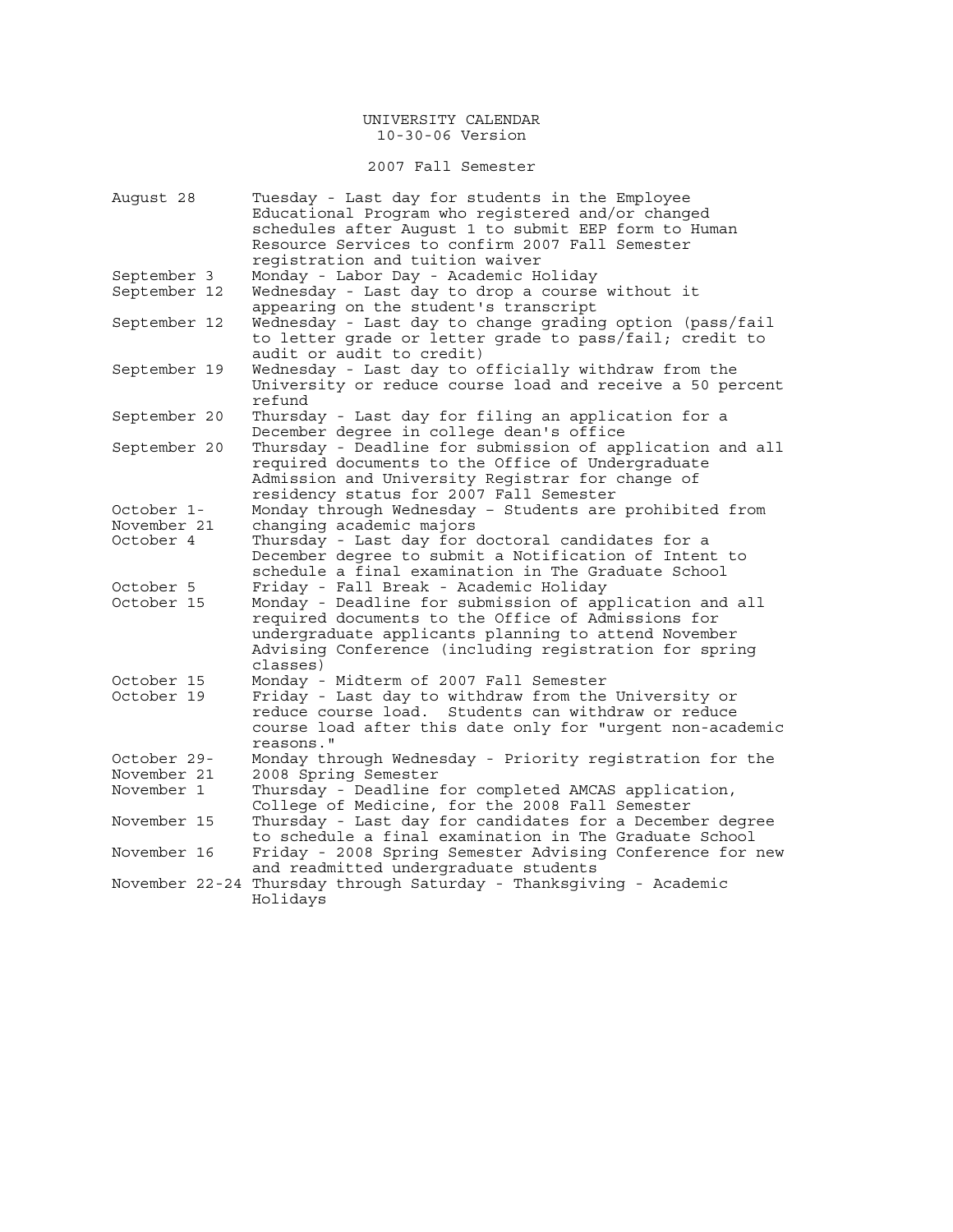2007 Fall Semester

| November 28- | Wednesday through Monday - Add/Drop for registered           |
|--------------|--------------------------------------------------------------|
| December 17  | students for the 2008 Spring Semester                        |
| December 1   | Saturday - Application deadline for undergraduate            |
|              | admission to the Spring 2008 term                            |
| December 1   | Saturday - Deadline for submission of application and        |
|              | receipt of all materials for admission, readmission or       |
|              | transfer to the College of Law for the 2008 Spring           |
|              | Semester                                                     |
| December 1   | Saturday - Last day for candidates for a December            |
|              | graduate degree to sit for a final examination               |
| December 3   | Monday - Deadline for applying for admission to a program in |
|              | The Graduate School for the 2008 Spring Semester.            |
|              | Applications for readmission, post-baccalaureate status, and |
|              | visiting student status will be accepted after the deadline  |
| December 5   | Wednesday - Last day for students in the Employee            |
|              | Educational Program registered through December 5 to         |
|              | submit EEP form to Human Resource Services to confirm        |
|              | 2008 Spring Semester registration and tuition waiver         |
| December 7   | Friday - Last day of classes                                 |
|              | December 10-14 Monday through Friday - Final Examinations    |
| December 12  | Wednesday - Deadline for applying to The Graduate School     |
|              | for readmission, post-baccalaureate status, and visiting     |
|              | student status for the 2008 Spring Semester                  |
| December 14  | Friday - Last day for candidates for a December degree to    |
|              | submit a thesis/dissertation to The Graduate School          |
| December 14  | Friday - End of 2007 Fall Semester                           |
| December 17  | Monday - Final deadline for submission of grades to the      |
|              | Registrar's Office by 4 p.m.                                 |

\* These dates are under review and are subject to change.

SUMMARY OF TEACHING DAYS, FALL SEMESTER 2007

|           | Mon. | Tues. | Wed. | Thurs. | Fri. | Sat. | Teaching Days |    |
|-----------|------|-------|------|--------|------|------|---------------|----|
| Auqust    |      |       |      |        |      |      | August        |    |
| September |      |       | 4    | 4      |      | 5    | September 24  |    |
| October   |      | 5     | 5    | 4      |      | 4    | October       | 26 |
| November  |      |       | 4    | 4      |      |      | November      | 23 |
| December  |      |       |      |        |      |      | December      |    |
| Totals    | 14   | 15    | 1 6  | 1 5    | 14   | 14   |               | 88 |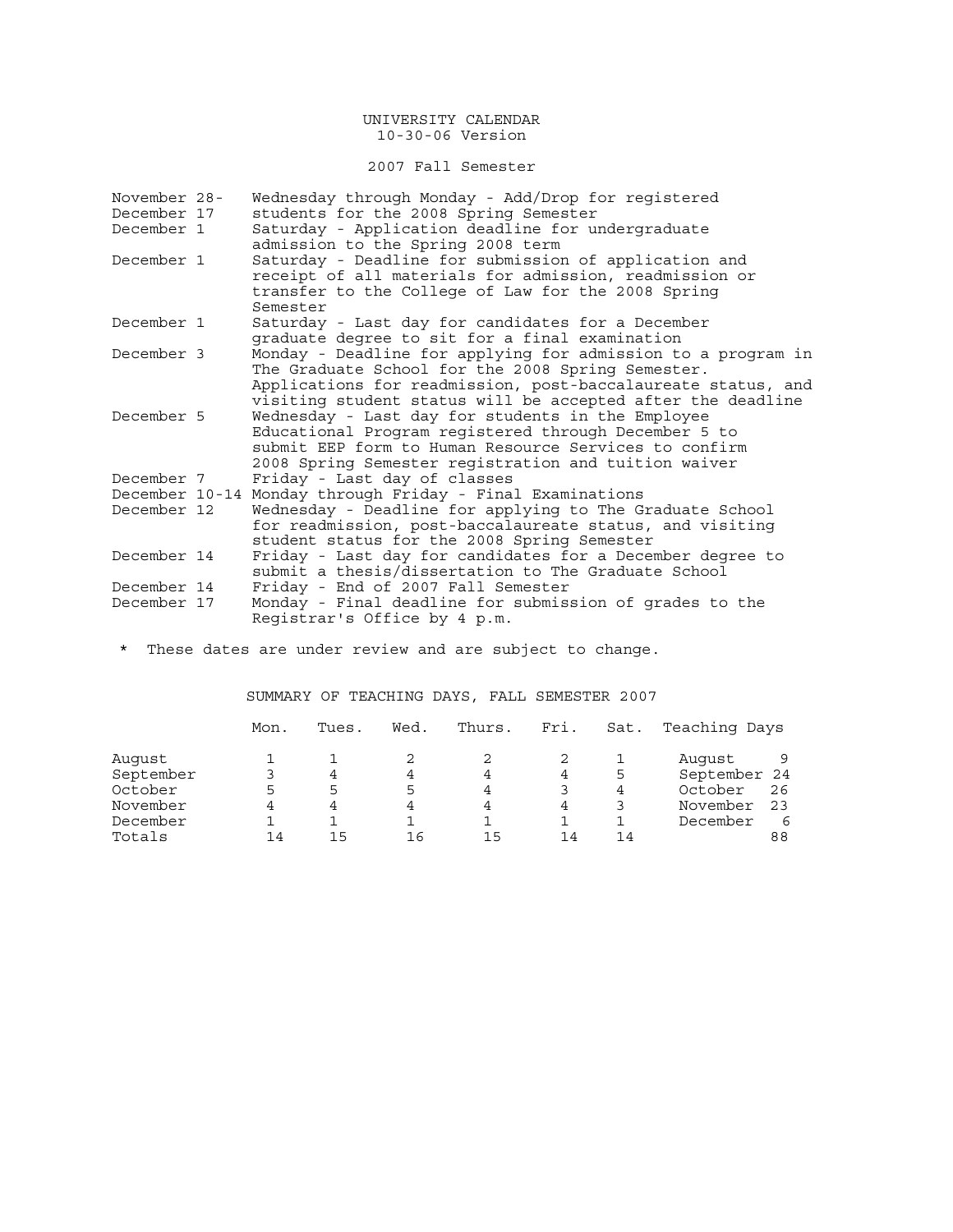# 2008 Spring Semester

| February 15  | Thursday - Priority filing deadline for the 2007-2008            |
|--------------|------------------------------------------------------------------|
| 2007         | academic year for financial aid for entering freshman            |
| April 1      | Sunday - Priority filing deadline for the 2007-2008              |
| 2007         | academic year for financial aid for continuing and               |
|              | transfer students                                                |
| June 15      | Friday - Deadline for international applications to be           |
| 2007         | submitted to The Graduate School for the 2008 Spring             |
|              | Semester                                                         |
|              |                                                                  |
| September 15 | Saturday - Deadline for applying with college deans for          |
| 2007         | reinstatement after a second academic suspension for the         |
|              | 2008 Spring Semester                                             |
| October 1    | Monday - Deadline for students to schedule an appointment        |
| 2007         | for reinstatement in all colleges for the 2008 spring            |
|              | semester                                                         |
| October 15   | Monday - Deadline for submission of application and all          |
| 2007         | required documents to the Office of Admissions for               |
|              | undergraduate applicants planning to attend November             |
|              | Advising Conference (including registration for spring           |
|              | classes)                                                         |
| October 15   |                                                                  |
| 2007         | Monday - Deadline for undergraduate international                |
|              | applicants to submit 2008 Spring Semester application            |
| November 16  | Friday - 2008 Spring Semester Advising Conference for            |
| 2007         | new and readmitted undergraduate students                        |
| November 28- | Wednesday through Monday - Add/Drop for registered               |
| December 17  | students for the 2008 Spring Semester                            |
|              |                                                                  |
| 2007         |                                                                  |
| December 1   | Saturday - Final deadline for submission of application          |
| 2007         | and all required documents to the Office of Undergraduate        |
|              |                                                                  |
|              | Admission and University Registrar for the 2008 Spring           |
|              | Semester.                                                        |
| December 3   | Monday - Deadline for applying for admission to a program in     |
| 2007         | The Graduate School for the 2008 Spring Semester. Applications   |
|              | for readmission, post-baccalaureate status, and visiting         |
|              | student status will be accepted after the deadline               |
| December 5   | Wednesday - Last day for students in the Employee                |
| 2007         | Educational Program registered through December 5 to             |
|              | submit EEP form to Human Resource Services to confirm            |
|              | 2008 Spring Semester registration and tuition waiver             |
| December 12  | Wednesday - Deadline for applying to The Graduate School         |
| 2007         | readmission, post-baccalaureate status, and visiting<br>for      |
|              | student status for the 2008 Spring Semester                      |
|              |                                                                  |
| January 2-5  | Wednesday through Saturday - Add/Drop for registered<br>students |
|              |                                                                  |
| January 2-7  | Wednesday through Monday - Registration for new program          |
|              | graduate students                                                |
| January 3-7  | Thursday through Monday - Registration for new post-             |
|              | baccalaureate students                                           |
| January 4    | Friday - International Student Advising Conference               |
| January 7    | Monday - Advising Conference and Registration for new            |
|              | freshmen and transfer students including registration for        |
|              | Evening and Weekend                                              |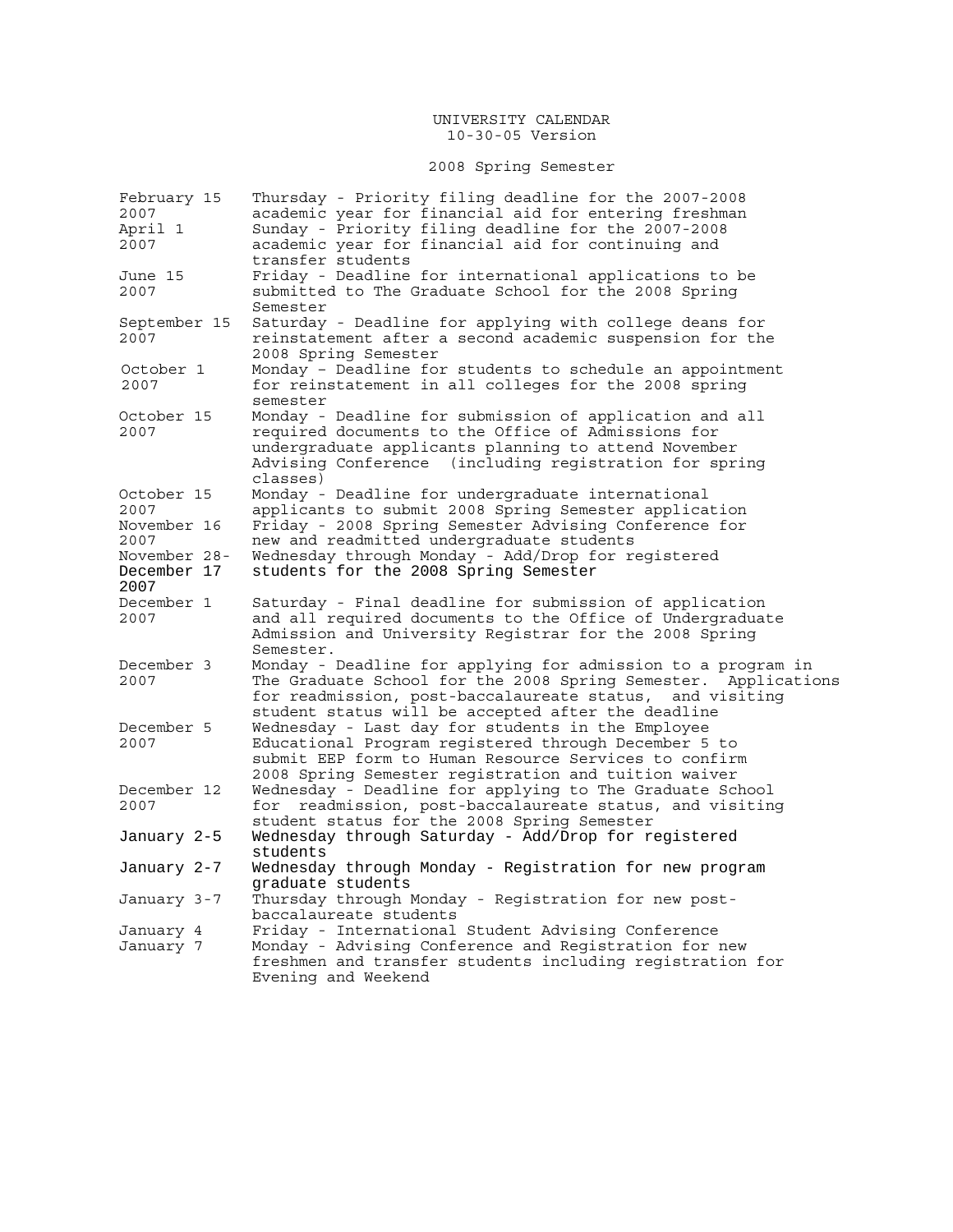#### UNIVERSITY CALENDAR 10-30-06

2008 Spring Semester

| January 7-8              | Monday and Tuesday - Opening-of-term add/drop for<br>reqistered students                                                                                                                                                                                                                                    |
|--------------------------|-------------------------------------------------------------------------------------------------------------------------------------------------------------------------------------------------------------------------------------------------------------------------------------------------------------|
| January 8                | Tuesday - Advising conference and Registration for<br>readmission and non-degree students including<br>registration for Evening and Weekend                                                                                                                                                                 |
| January 8                | Tuesday - Last day a student may officially drop a course<br>or cancel registration with the University Registrar for<br>a full refund of fees                                                                                                                                                              |
| January 9                | Wednesday - First day of classes                                                                                                                                                                                                                                                                            |
| January 9-16             | Wednesday through Wednesday - Late registration for<br>returning students who did not priority register and new<br>applicants cleared late for admission. A late fee is<br>assessed students who register during this time period                                                                           |
| January 15               | Tuesday - Deadline for submission of all application<br>materials, College of Medicine, for the Fall 2008<br>Semester                                                                                                                                                                                       |
| January 15               | Tuesday - Last day to add a class for the 2008 Spring<br>Semester                                                                                                                                                                                                                                           |
| January 15               | Tuesday - Last day to officially withdraw from the<br>University or reduce course load and receive an 80<br>percent refund                                                                                                                                                                                  |
| January 15               | Tuesday - Last day for students in the Employee<br>Educational Program who registered and/or changed<br>schedules after December 6 to submit EEP form to Human<br>Resource Services to confirm 2008 Spring Semester<br>registration and tuition waiver                                                      |
| January 21<br>January 22 | Monday - Martin Luther King Birthday - Academic Holiday<br>Tuesday - Payment deadline of registration fees and/or<br>housing and dining fees Wednesday -if total amount due is<br>not paid as indicated on the account statement, a late<br>payment fee of 1.25% of the amount past due will be<br>assessed |
| January 30               | Wednesday - Last day to drop a course without it<br>appearing on the student's transcript                                                                                                                                                                                                                   |
| January 30               | Wednesday - Last day to change grading option (pass/fail<br>to letter grade or letter grade to pass/fail; credit to<br>audit or audit to credit)                                                                                                                                                            |
| February 1               | Friday - Deadline for international applications to be<br>submitted to The Graduate School for the 2008 Fall<br>Semester                                                                                                                                                                                    |
| February 1               | Friday - Preferred deadline for submitting application<br>for admission to the College of Dentistry for the 2008<br>Fall Semester                                                                                                                                                                           |
| February 6               | Wednesday - Last day to officially withdraw from the<br>University or reduce course load and receive a 50 percent<br>refund                                                                                                                                                                                 |
| February 7               | Thursday - Last day for filing an application for a May<br>degree in college dean's office                                                                                                                                                                                                                  |
| February 7               | Thursday - Deadline for submission of application and all<br>required documents to the Office of Undergraduate<br>Admissions and University Registrar for change of<br>residency status for 2008 Spring Semester                                                                                            |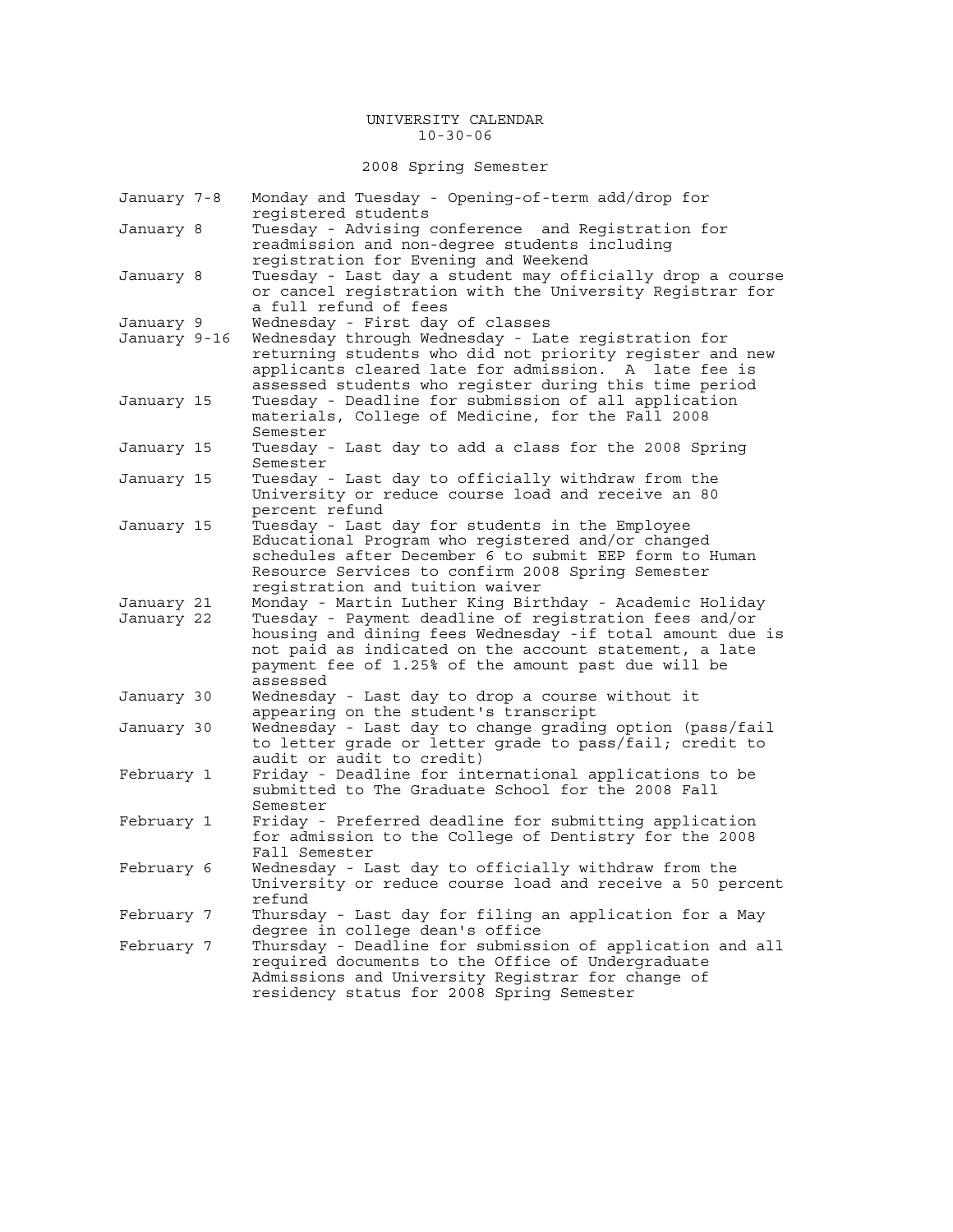2008 Spring Semester

| February 21 | Thursday - Last day for doctoral candidates for a May<br>degree to submit a Notification of Intent to schedule a |
|-------------|------------------------------------------------------------------------------------------------------------------|
|             | final examination in The Graduate School                                                                         |
| Feb. 25-    | Monday-Wednesday - Students are prohibited from changing                                                         |
| April 16    | academic majors                                                                                                  |
| March 1     | Saturday - Last day for submission of application for                                                            |
|             | admission to the College of Law for the 2008 Fall                                                                |
|             | Semester                                                                                                         |
| March 3     | Monday - Midterm of 2008 Spring Semester                                                                         |
| March 7     | Friday - Last day to withdraw from the University or<br>reduce course load. Students can withdraw or reduce      |
|             |                                                                                                                  |
|             | course load after this date only for "urgent non-academic<br>reasons."                                           |
| March 10-15 | Monday through Saturday - Spring Vacation - Academic                                                             |
|             | Holidays                                                                                                         |
| March 24-   | Monday through Wednesday - Priority registration for the                                                         |
| April 16    | 2008 Fall Semester and both 2008 Summer Sessions                                                                 |
| April 3     | Thursday - Last day for candidates for a May degree to                                                           |
|             | schedule a final examination in The Graduate School                                                              |
| April 7     | Monday - Deadline for applying for admission to a                                                                |
|             | Program in The Graduate School for the 2008 four-week                                                            |
|             | Summer Session. Applications for readmission, post-                                                              |
|             | baccalaureate status, and visiting student status will be                                                        |
|             | accepted after the deadline                                                                                      |
| April 17    | Thursday - Last day for candidates for a May graduate                                                            |
|             | degree to sit for a final examination                                                                            |
| April 22    | Tuesday - Deadline for applying to The Graduate School                                                           |
|             | for readmission, post-baccalaureate status, and visiting                                                         |
|             | student status for the 2008 Four-Week Intersession                                                               |
| April 25    | Friday - Last day of classes                                                                                     |
| April 28-   | Monday through Friday - Final Examinations                                                                       |
| May 2       |                                                                                                                  |
| April 29-   | Tuesday through Monday - Four-Week Intersession                                                                  |
| May 5       | registration and add/drop continue for students                                                                  |
|             | enrolled in the 2008 Spring Semester                                                                             |
| April 29-   | Tuesday through Wednesday - Eight-Week Summer Session                                                            |
| June 4      | registration and add/drop continues for students enrolled                                                        |
|             | in the 2008 Spring Semester                                                                                      |
| April 29-   | Tuesday through Saturday - Add/Drop for priority                                                                 |
| June 14     | registered students for the 2008 Fall Semester                                                                   |
| May 2       | Friday - Last day for candidates for a May degree to                                                             |
|             | submit a thesis/dissertation to The Graduate School                                                              |
| May 2       | Friday - End of 2008 Spring Semester                                                                             |
| May 4       | Sunday - Commencement<br>Monday - Final deadline for submission of grades to the                                 |
| May 5       | Registrar's Office by 4 p.m.                                                                                     |
| May $5-$    | College of Pharmacy 15-Week Summer Term                                                                          |
| August 16   |                                                                                                                  |

• These dates are under review and are subject to change.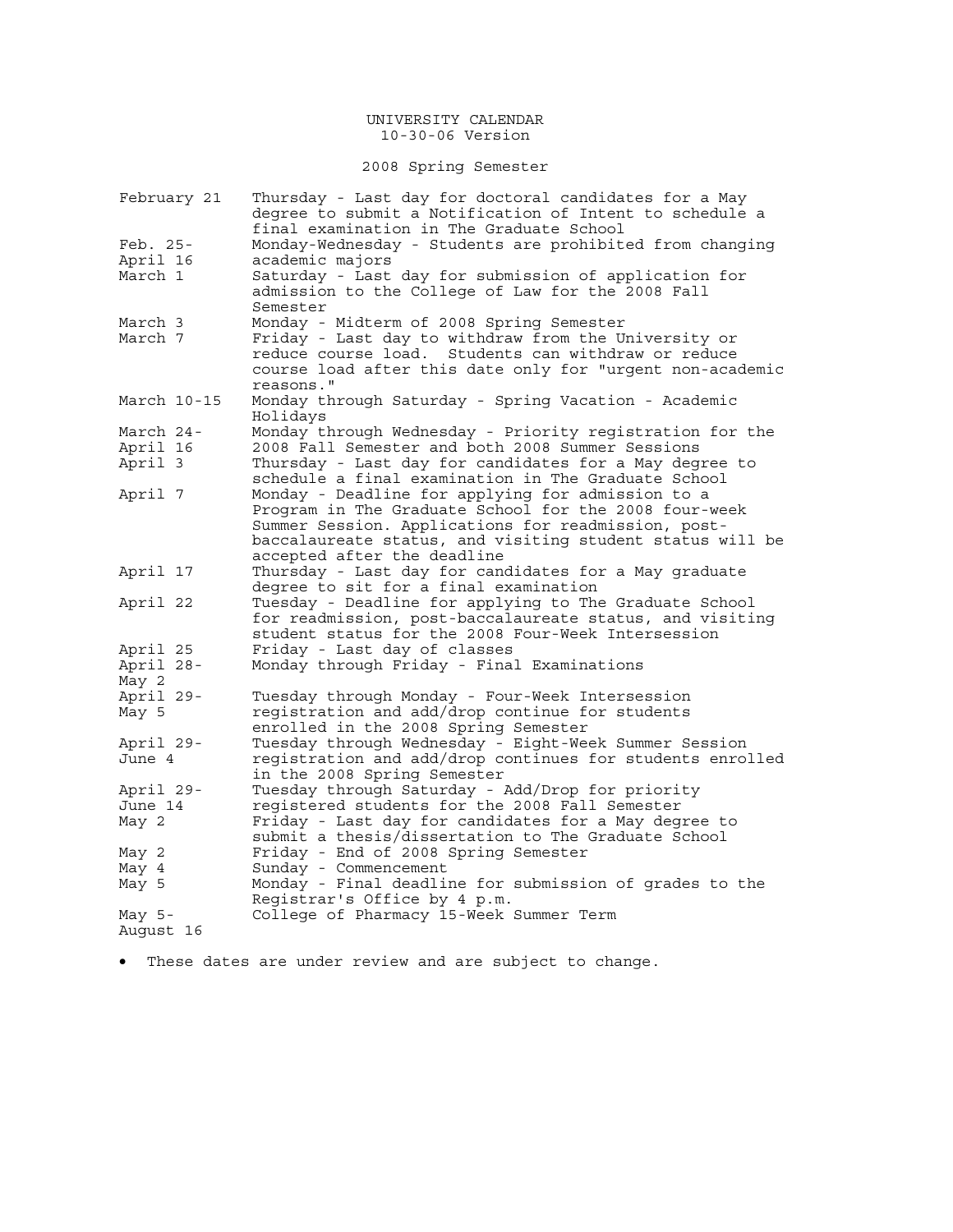## SUMMARY OF TEACHING DAYS, SPRING SEMESTER 2008

|          | Mon.   | Tues.                    | Wed.     | Thurs. | Fri.   | Sat. | Teaching Days |    |
|----------|--------|--------------------------|----------|--------|--------|------|---------------|----|
| January  |        |                          | 4        | 4      |        |      | January       | 19 |
| February | 4      | 4                        | 4        | 4      | 5      | 4    | February 25   |    |
| March    | 4      | 3                        |          | 3      |        | 4    | March         | 20 |
| April    |        | 4                        | 4        | 4      | 4      | 3    | April         | 22 |
| May      | $\sim$ | $\overline{\phantom{a}}$ | $\equiv$ | $\sim$ | $\sim$ | ۰    | May           | 0  |
| Totals   | 13     | 14                       | 15       | 15     | 15     | 14   |               | 86 |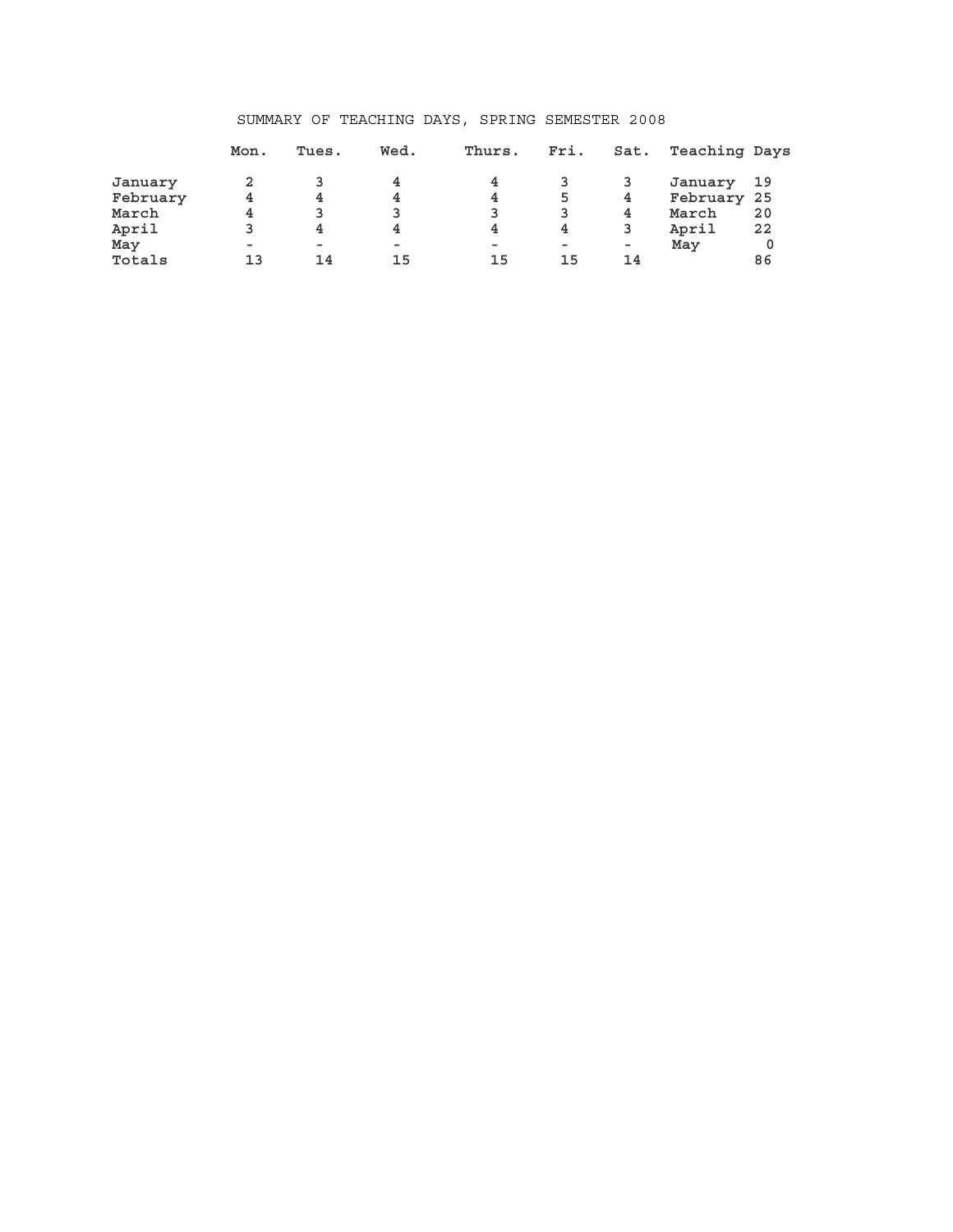2008 Four-Week – First Summer Session

| March 1   | Saturday - Applications available to apply for financial<br>aid for the first summer session and/or the second summer                                                                                                                                             |
|-----------|-------------------------------------------------------------------------------------------------------------------------------------------------------------------------------------------------------------------------------------------------------------------|
| March 15  | session<br>Saturday - Priority filing deadline for financial aid<br>for the first summer session and/or the second summer                                                                                                                                         |
| April 7   | session<br>Monday - Deadline for applying for admission to a program<br>in The Graduate School for the 2008 Four-Week Summer<br>Intersession. Applications for readmission, post-<br>baccalaureate status, and visiting student status will be                    |
| April 15  | accepted after the deadline<br>Tuesday - Final deadline for submission of application and<br>all required documents to the Office of Admissions for<br>undergraduate admission for the 2008 first summer session                                                  |
| April 22  | Tuesday - Deadline for applying to The Graduate School<br>for readmission, post-baccalaureate status, and visiting<br>student status for the 2008 first summer session                                                                                            |
| April 29- | Tuesday through Monday - First summer session                                                                                                                                                                                                                     |
| May 5     | registration and add/drop continue for students enrolled                                                                                                                                                                                                          |
|           | in the 2008 Spring Semester                                                                                                                                                                                                                                       |
| May 5     | Monday - Beginning of College of Pharmacy 15-Week Summer<br>Term                                                                                                                                                                                                  |
| May 5     | Monday - Advising Conference and Registration for new and<br>readmitted students                                                                                                                                                                                  |
| May 5     | Monday - Deadline for applying for admission to a program<br>in the Graduate School for the 2008 Eight-Week Summer<br>Applications for readmission, post-<br>Session.<br>baccalaureate status, and visiting student status will be<br>accepted after the deadline |
| May 6     | Tuesday - Last day a student may officially drop a course<br>or cancel registration with the University Registrar for<br>a full refund of fees                                                                                                                    |
| May 6     | Tuesday - First day of classes                                                                                                                                                                                                                                    |
| May 6-7   | Tuesday through Wednesday - Late registration for                                                                                                                                                                                                                 |
|           | returning students not already registered and new<br>applicants cleared late for admission. A late fee is<br>assessed students who reqister late                                                                                                                  |
| May 7     | Wednesday - Last day to add a class for the 2008 First<br>summer session                                                                                                                                                                                          |
| May 7     | Wednesday - Last day to officially withdraw from the<br>University or reduce course load and receive an 80<br>percent refund                                                                                                                                      |
| May 7     | Wednesday - Last day for students in the Employee<br>Educational Program to submit EEP form to Human Resource<br>Services for tuition waiver for the 2008 First summer<br>session                                                                                 |
| May 12    | Monday - Last day to drop a course without it appearing<br>on the student's transcript                                                                                                                                                                            |
| May 12    | Monday - Last day to change grading option (pass/fail to<br>letter grade or letter grade to pass/fail; credit to<br>audit or audit to credit                                                                                                                      |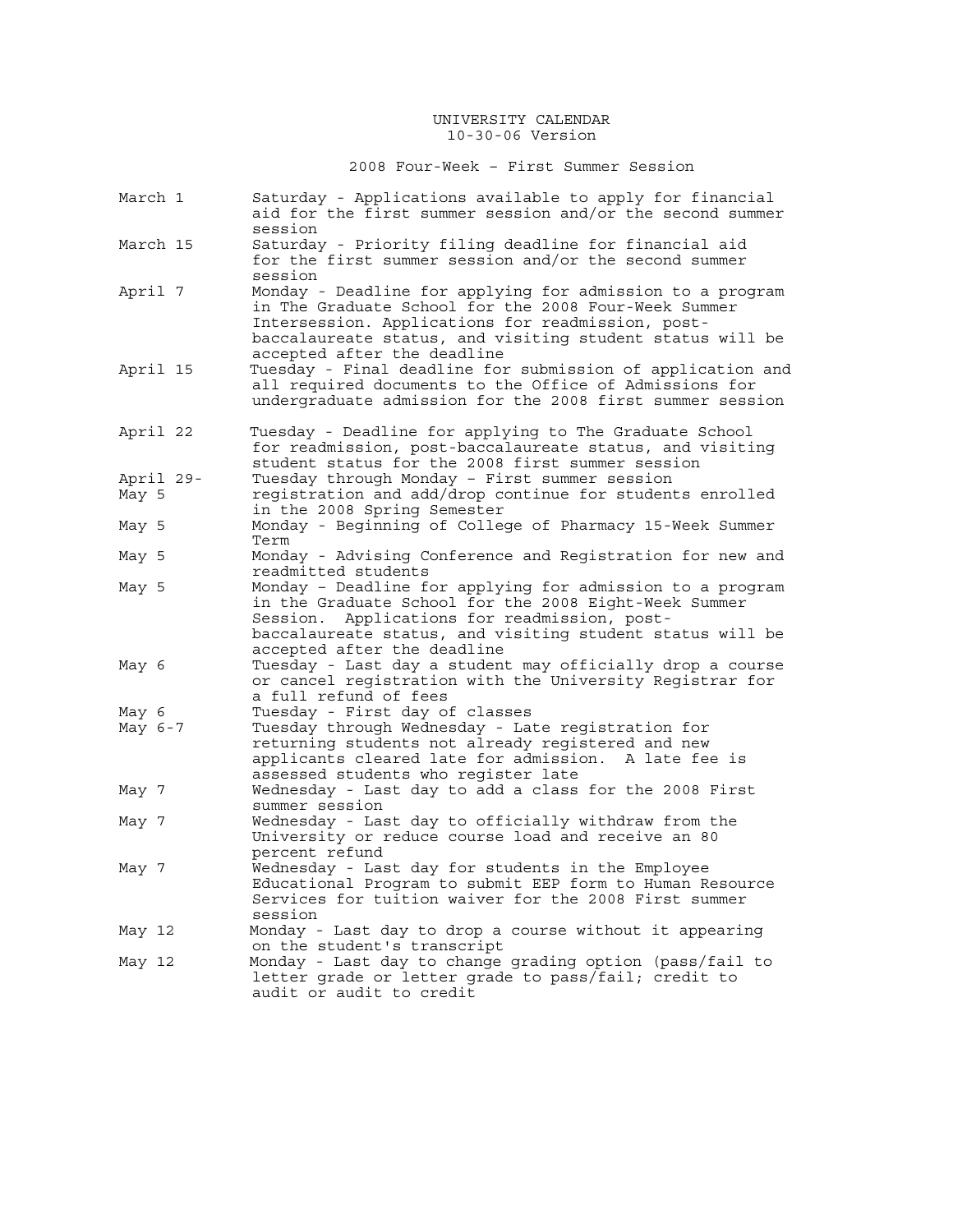2008 Four-Week - First Summer Session

| May 13    | Tuesday - Last day to officially withdraw from the<br>University or reduce course load and receive a 50 percent<br>refund                                                                                                                       |
|-----------|-------------------------------------------------------------------------------------------------------------------------------------------------------------------------------------------------------------------------------------------------|
| May $14-$ | Wednesday through Wednesday - Second summer session                                                                                                                                                                                             |
| June 4    | registration and add/drop for students who entered the<br>University in the 2008 first summer session                                                                                                                                           |
| May 19    | Monday - Midterm of 2008 Four-Week Intersession                                                                                                                                                                                                 |
| May 21    | Wednesday - Last day to withdraw from the University or<br>reduce course load. Students can withdraw or reduce<br>course load after this date only for "urgent non-academic<br>reasons."                                                        |
| May 21    | Wednesday - Deadline for applying to The Graduate School<br>for readmission, post-baccalaureate status, and visiting<br>student status for the 2008 Eight-Week Summer Session                                                                   |
| May 22    | Thursday - Payment deadline of registration fees and/or<br>housing and dining fees-if total amount due is not paid<br>as indicated on the account statement, a late payment fee<br>of 1.25% of the amount past due will be assessed             |
| May 26    | Monday - Memorial Day - Academic Holiday                                                                                                                                                                                                        |
| May 28    | Wednesday - Last day for doctoral candidates for an<br>August degree to submit a Notification of Intent to<br>schedule a final examination in The Graduate School                                                                               |
| June 3    | Tuesday - Final Examinations                                                                                                                                                                                                                    |
| June 3    | Tuesday - End of 2008 Four-Week Intersession                                                                                                                                                                                                    |
| June 4    | Wednesday - Deadline for submission of application and<br>all required documents to the Office of Undergraduate<br>Admission and University Registrar for change of<br>residency status for the Four-Week and the<br>Eight-Week Summer Sessions |
| June 6    | Friday - Final deadline for submission of grades to the<br>Registrar's Office by 12 noon                                                                                                                                                        |

\* These dates are under review and are subject to change.

SUMMARY OF TEACHING DAYS, 2008 FOUR-WEEK INTERSESSION

|        | Mon. | Tues.          | Wed. |          |          | Thurs. Fri. Sat. Teaching Days |
|--------|------|----------------|------|----------|----------|--------------------------------|
| May    |      |                | 4    | $\Delta$ | $\Delta$ | May 22                         |
| June   |      |                |      |          |          | June 2                         |
| Totals |      | $\overline{a}$ | 4    |          |          | 24                             |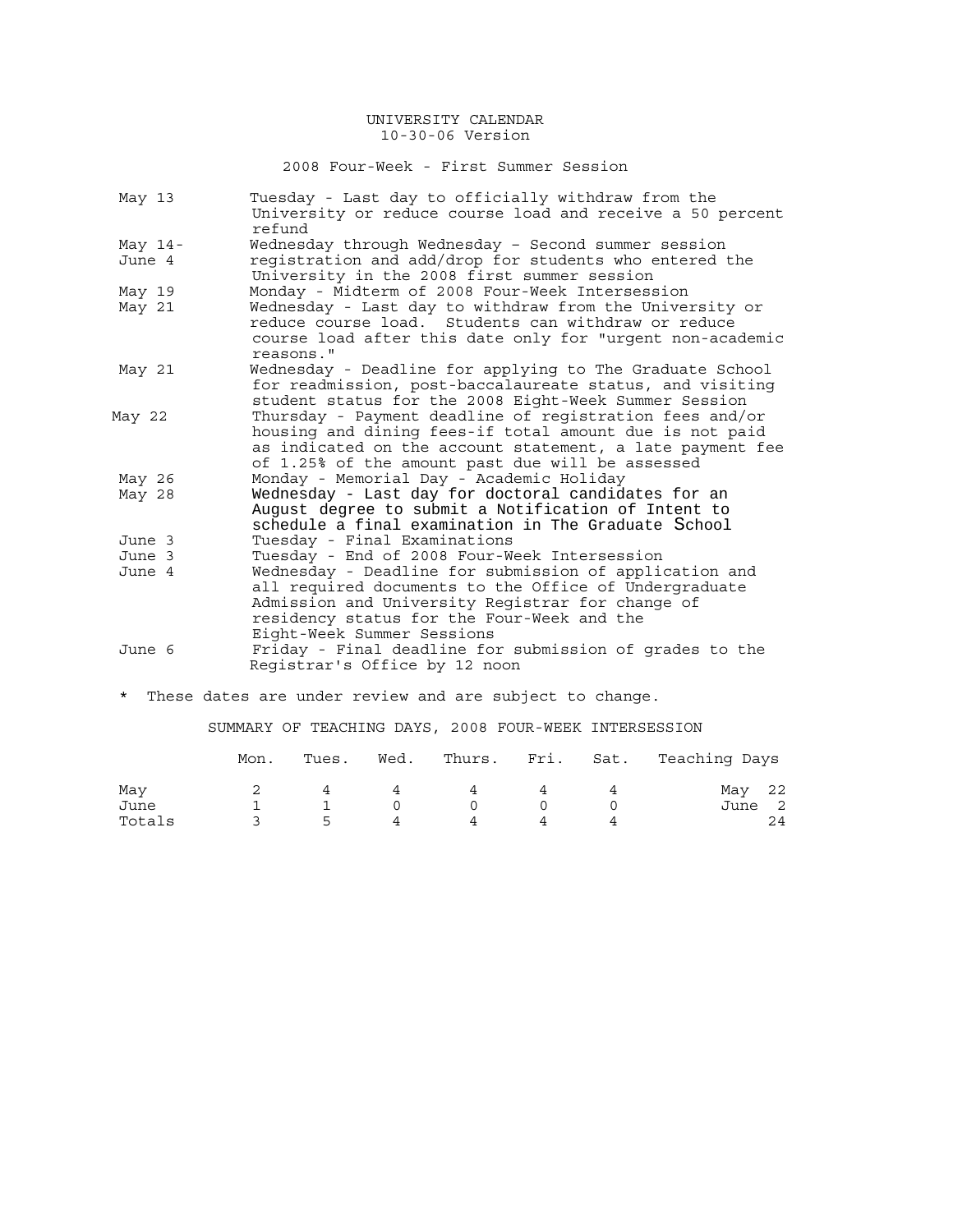2008 Eight-Week – Second Summer Session

| March 1   | Saturday - Applications available to apply for financial<br>aid for the 4 week and/or the 8 week summer term(s)                                                                                                                                            |
|-----------|------------------------------------------------------------------------------------------------------------------------------------------------------------------------------------------------------------------------------------------------------------|
| March 15  | Saturday - Priority filing deadline for financial aid for<br>the 4 week and/or the 8 week summer term(s)                                                                                                                                                   |
| April 29- | Tuesday through Thursday - Eight-Week Summer Session                                                                                                                                                                                                       |
| June 5    | registration and add/drop continue for students enrolled                                                                                                                                                                                                   |
|           | in the 2008 Spring Semester                                                                                                                                                                                                                                |
| May 5     | Monday - Deadline for applying for admission to a program<br>in The Graduate School for the 2008 Eight-Week Summer Session.<br>Applications for readmission, post-baccalaureate status,<br>and visiting student status will be accepted after the deadline |
| May 14-   | Wednesday through Wednesday - Eight-Week registration and                                                                                                                                                                                                  |
| June 4    | add/drop for students who entered the University in the<br>2008 Four-Week Intersession                                                                                                                                                                     |
| May 15    | Thursday - Final deadline for submission of application<br>and all required documents to the Office of Admissions<br>for undergraduate admission for the 2008 Eight-Week<br>Summer Session.                                                                |
| May 21    | Wednesday - Deadline for applying to The Graduate School<br>for readmission, post-baccalaureate status, and visiting<br>student status for the 2008 Eight-Week Summer Session                                                                              |
| May 28    | Wednesday - Last day for doctoral candidates for an<br>August degree to submit a Notification of Intent to<br>schedule a final examination in The Graduate School                                                                                          |
| June 3-4  | Tuesday and Wednesday - Registration for new graduate<br>students                                                                                                                                                                                          |
| June 4    | Wednesday - Advising Conference and Registration for new<br>and readmitted students including registration for<br>Evening and Weekend                                                                                                                      |
| June 4    | Wednesday - Deadline for submission of application and all<br>required documents to the Office of Undergraduate Admission<br>and University Registrar for change of residency status for<br>the Eight-Week Summer Session                                  |
| June 5    | Thursday - Last day a student may officially drop a<br>course or cancel registration with the University<br>Registrar for a full refund of fees                                                                                                            |
| June 5    | Thursday - First day of classes                                                                                                                                                                                                                            |
| June 5-6  | Thursday through Friday - Late registration for returning<br>students not already registered and new applicants cleared<br>late for admission. A late fee is assessed students who<br>register late                                                        |
| June 6    | Friday - Last day to enter an organized class for the 2008<br>Eight-Week Summer Session                                                                                                                                                                    |
| June 6    | Friday - Last day to officially withdraw from the                                                                                                                                                                                                          |
|           | University or reduce course load and receive an 80<br>percent refund                                                                                                                                                                                       |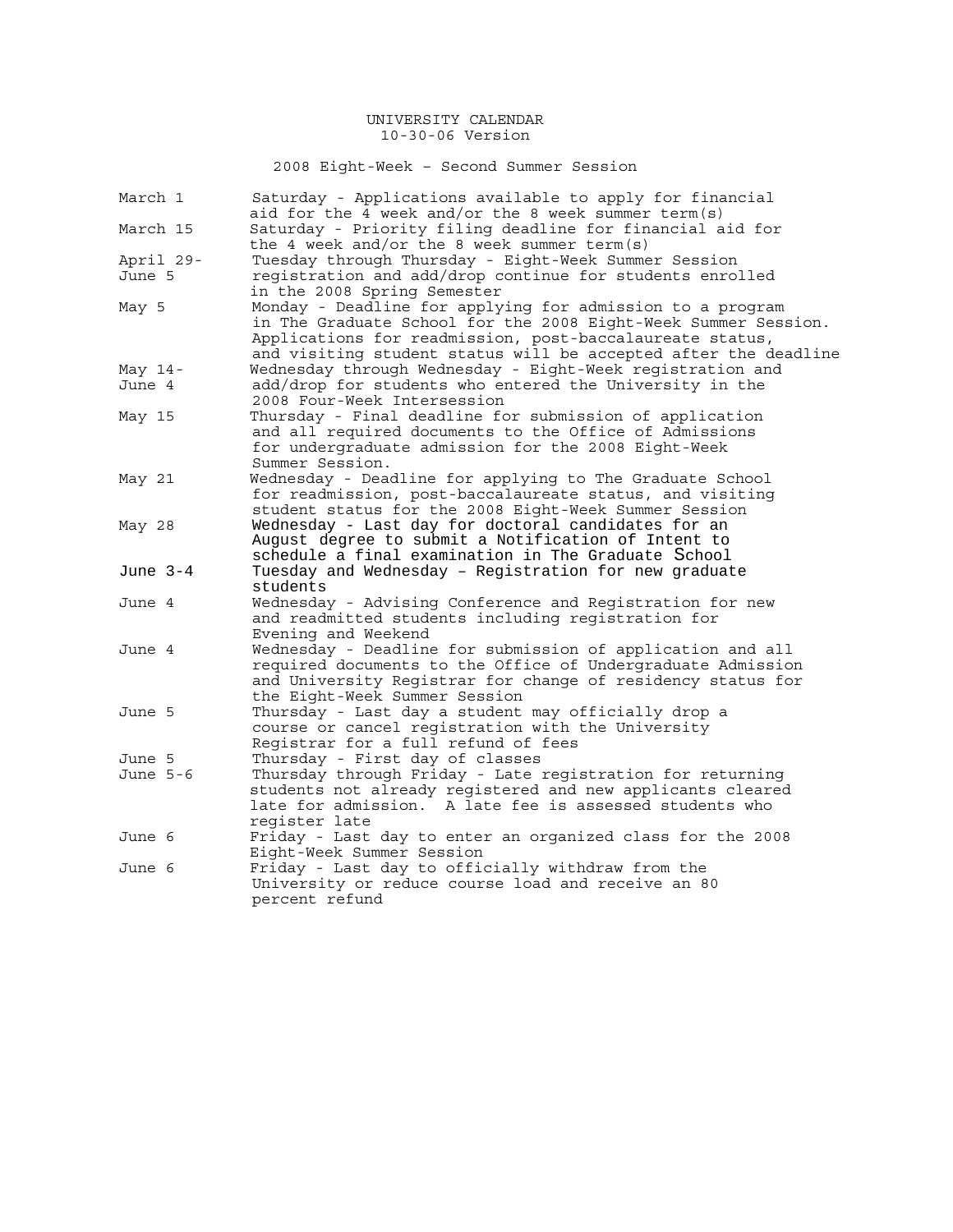2008 Eight-Week - Second Summer Session

| June 6   |           | Friday - Last day for students in the Employee Educational<br>Program to submit EEP form to Human Resource Services for<br>tuition waiver for the 2008 Eight-Week Summer Session                                                                  |
|----------|-----------|---------------------------------------------------------------------------------------------------------------------------------------------------------------------------------------------------------------------------------------------------|
| June 15  |           | Sunday - Deadline for international applications to be<br>submitted to The Graduate School for the 2008 Spring<br>Semester                                                                                                                        |
| June 16  |           | Monday - Last day to drop a course without it appearing on<br>the student's transcript                                                                                                                                                            |
| June 16  |           | Monday - Last day to change grading option (pass/fail to<br>letter grade or letter grade to pass/fail; credit to<br>audit or audit to credit)                                                                                                     |
| June 16- |           | Summer Advising Conferences for new freshmen, Community                                                                                                                                                                                           |
| July 18  |           | College transfers, advanced standing (transfer) students,<br>auditors, non-degree and readmitted students enrolling<br>for the 2008 Fall Semester                                                                                                 |
| June 19  |           | Thursday - Last day to officially withdraw from the<br>University or reduce course load and receive a 50 percent<br>refund                                                                                                                        |
| June 20  |           | Friday - Last day for filing an application for an August<br>degree in college dean's office                                                                                                                                                      |
| June     | 22        | Sunday - Payment deadline of registration fees and/or<br>housing and dining fees - if total amount due is not paid<br>as indicated on the account statement, a late payment fee<br>of 1.25% of the amount past due will be assessed               |
| July 4   |           | Friday - Independence Day - Academic Holiday                                                                                                                                                                                                      |
| July 9   |           | Wednesday - Last day to withdraw from the University or<br>reduce course load. Students can withdraw or reduce<br>course load after this date only for "urgent non-academic<br>reasons."                                                          |
| July 9   |           | Wednesday - Last day for candidates for an August degree<br>to schedule a final examination in The Graduate School                                                                                                                                |
| July 10  |           | Thursday - Midterm of 2008 Eight-Week Summer Session                                                                                                                                                                                              |
| July 14  |           | Monday - Deadline for applying for admission to a program<br>in The Graduate School for the 2008 Fall Semester.<br>Applications for readmission, post-baccalaureate status,<br>and visiting student status will be accepted after the<br>deadline |
| July 23  |           | Wednesday - Last day for candidates for an August graduate<br>degree to sit for a final examination                                                                                                                                               |
| July 23  |           | Wednesday - Deadline for applying to The Graduate School<br>for readmission, post-baccalaureate status, and visiting<br>student status for the 2008 Fall Semester.                                                                                |
| July 30  |           | Wednesday - Last day for students in the Employee<br>Educational Program who registered through July 30 to<br>submit EEP form to Human Resource Services to confirm<br>2008 Fall Semester registration and tuition waiver                         |
| July 31  |           | Thursday - End of 2008 Eight-Week Summer Session                                                                                                                                                                                                  |
| July 31  |           | Thursday - Last day for candidates for an August degree<br>to submit a thesis/dissertation to The Graduate School                                                                                                                                 |
| July 31  |           | Thursday - Final Examinations                                                                                                                                                                                                                     |
| August 4 |           | Monday - Final deadline for submission of grades to the<br>Registrar's Office by 12 noon                                                                                                                                                          |
|          | August 16 | Saturday - End of College of Pharmacy 15-Week Summer Term                                                                                                                                                                                         |